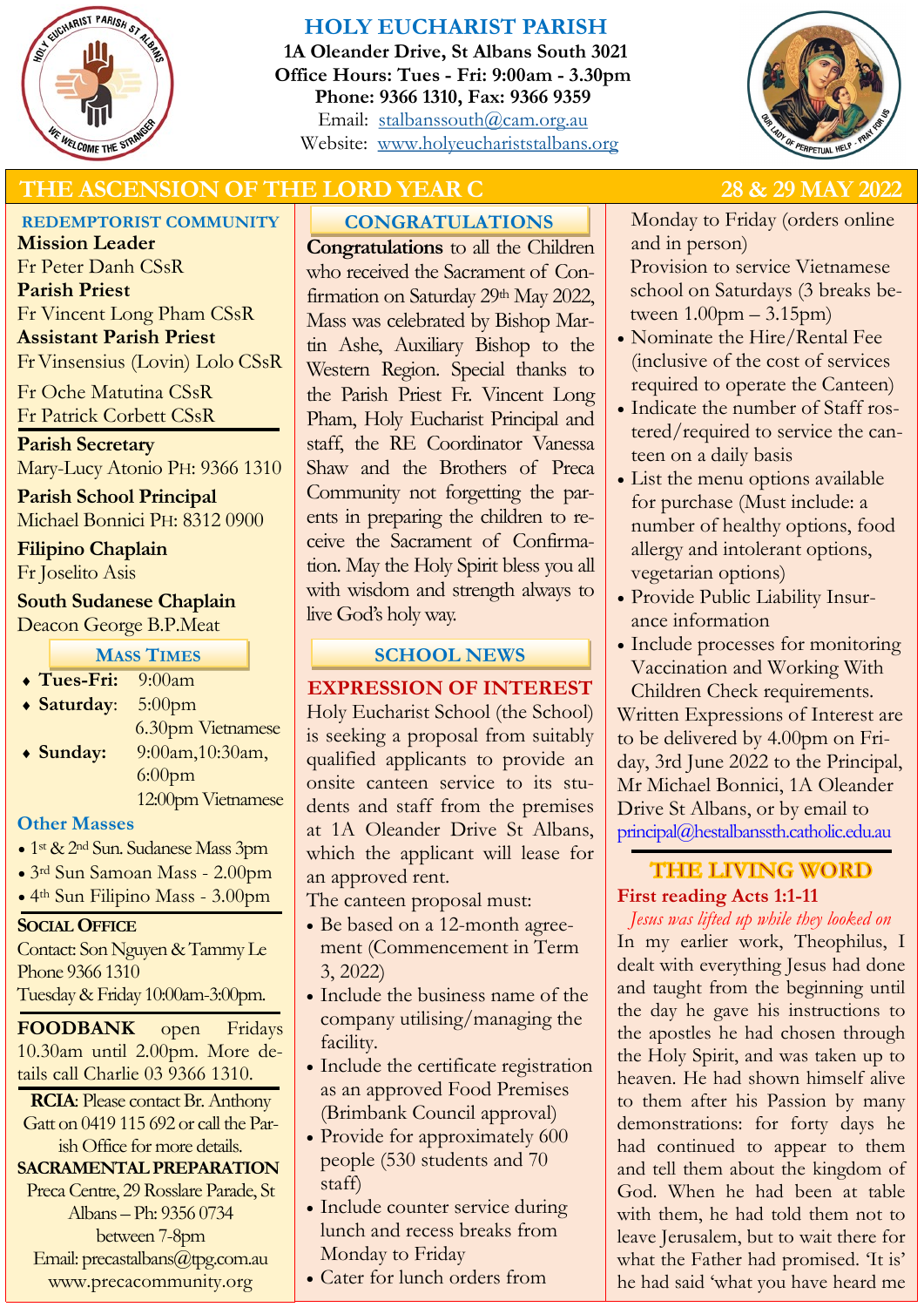speak about: John baptised with water but you, not many days from now, will be baptised with the Holy Spirit.' Now having met together, they asked him, 'Lord, has the time come? Are you going to restore the kingdom to Israel?' He replied, 'It is not for you to know times or dates that the Father has decided by his own authority, but you will receive power when the Holy Spirit comes on you, and then you will be my witnesses not only in Jerusalem but throughout Judaea and Samaria, and indeed to the ends of the earth.' As he said this he was lifted up while they looked on, and a cloud took him from their sight. They were still staring into the sky when suddenly two men in white were standing near them and they said, 'Why are you men from Galilee standing here looking into the sky? Jesus who has been taken up from you into heaven, this same Jesus will come back in the same way as you have seen him go there.'

#### **Responsorial Psalm Ps. 46(47):2-3,6-9**

**God mounts his throne to shouts of joy: a blare of trumpets for the Lord.** All peoples, clap your hands, cry to God with shouts of joy! For the Lord, the Most High, we must fear, great king over all the earth. **God mounts his throne to shouts of joy: a blare of trumpets for the Lord.** God goes up with shouts of joy; the Lord goes up with trumpet blast. Sing praise for God, sing praise, sing praise to our king, sing praise. **God mounts his throne to shouts of joy: a blare of trumpets for the Lord.** God is king of all the earth, sing praise with all your skill. God is king over the nations;

God reigns on his holy throne.

**God mounts his throne to shouts of joy: a blare of trumpets for the Lord.**

# **Second reading Hebrews 9:24-28,10:19-23**

*Christ entered into heaven itself*

It is not as though Christ had entered a man-made sanctuary which was only modelled on the real one; but it was heaven itself, so that he could appear in the actual presence of God on our behalf. And he does not have to offer himself again and again, like the high priest going into the sanctuary year after year with the blood that is not his own, or else he would have had to suffer over and over again since the world began. Instead of that, he has made his appearance once and for all, now at the end of the last age, to do away with sin by sacrificing himself. Since men only die once, and after that comes judgement, so Christ, too, offers himself only once to take the faults of many on himself, and when he appears a second time, it will not be to deal with sin but to reward with salvation those who are

waiting for him. In other words, brothers, through the blood of Jesus we have the right to enter the sanctuary, by a new way which he has opened for us, a living opening through the curtain, that is to say, his body. And we have the supreme high priest over all the house of God. So as we go in, let us be sincere in heart and filled with faith, our minds sprinkled and free from any trace of bad conscience and our bodies washed with pure water. Let us keep firm in the hope we profess, because the one who made the promise is faithful.

### **Gospel Acclamation Matthew 28:19. 20**

Alleluia, alleluia! Go and teach all people my gospel. I am with you always, until the end of the world. Alleluia!

### **Gospel Luke 24:46-53**

*He withdrew from them and was carried up into heaven*

Jesus said to his disciples: 'You see how it is written that the Christ would suffer and on the third day rise from the dead, and that, in his name, repentance for the forgiveness of sins would be preached to all the nations, beginning from Jerusalem. You are witnesses to this. 'And now I am sending down to you what the Father has promised. Stay in the city then, until you are clothed with the power from on high.' Then he took them out as far as the outskirts of Bethany, and lifting up his hands he blessed them. Now as he blessed them, he withdrew from them and was carried up to heaven. They worshipped him and then went back to Jerusalem full of joy; and they were continually in the Temple praising God.

### **REFLECTION ON THE GOSPEL**

Loss is part of the human condition, and the physical death of a loved one is among the most painful experiences of loss. Today's Feast of the Ascension invites us to face the experience of loss in a transformative way.

In Ordinary Time, we celebrate the life and ministry of Jesus. Over the period of Lent and Easter, we have been re-membering his death and resurrection. As we approach the end of the Easter season, the liturgy draws us into another aspect of the Mystery, that of the presence and absence of Jesus who has been raised.

The Lukan Ascension stories as found in the gospel and in today's first reading (Acts 1:1-11) presuppose a pre-scientific, three-tiered understanding of the structure of the world. In this ancient view, God is in the heavens above and the prophet Jesus, like the prophet Elijah of old, is caught up into God's realm from whence the Holy Spirit will "descend" upon God's people. This vertical (up and down) movement is balanced by a horizontal movement.

In Acts, Jesus' family and friends who grieve the loss of their loved one are told not to keep looking up to the heavens. They have work to do: they must return to Jerusalem for the present and be empowered by the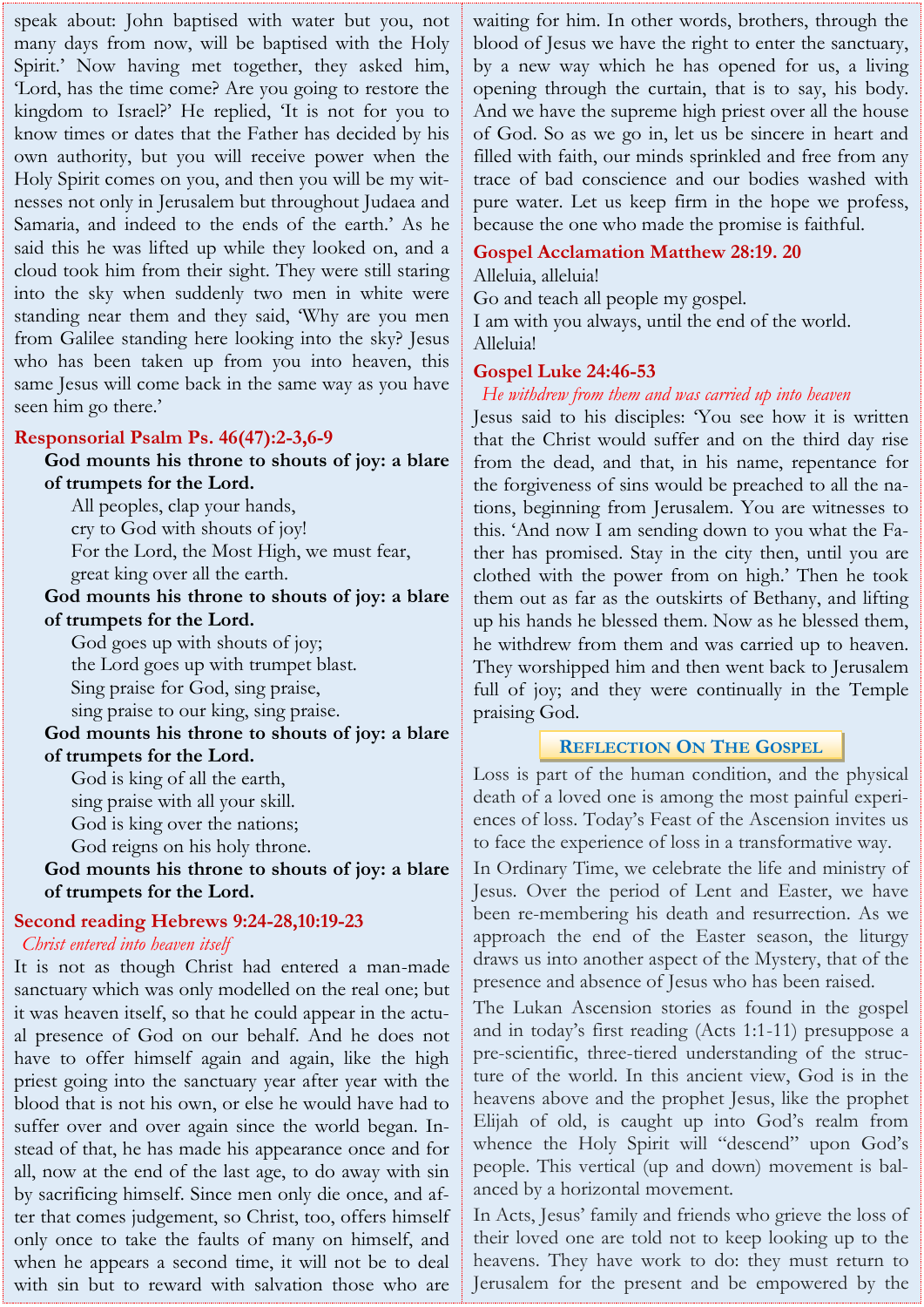Holy Spirit to continue the prophetic ministry of Jesus ("clothed with power from on high"), to be his witnesses to the ends of the earth. They have to face the fact that the physical loss of Jesus means a new and different sort of presence and that they have a role to play in making him present in their world. Like us, the early Christians needed time to grasp each dimension of the one great mystery of God's presence among them.

In the gospel account, the disciples gathered in Jerusalem are to be witnesses to the death and resurrection of Jesus. They are to proclaim a gospel of "repentance and forgiveness". In the gospel (Luke 24:47) their audience is "all peoples", while in Acts 1:8, they are commissioned to be witnesses to Jesus "in all Jerusalem, in Judaea, Samaria, and to the ends of the earth". In other words, the good news is not only for the earth's human inhabitants but for the earth itself. Pope Francis, in calling us to be attentive to the cry of the poor, insists that the earth itself is "among the most maltreated and abandoned of our poor" (Laudato Si' 2).

Joy, peace, prayer and blessing have the final word in Luke's gospel. They have permeated Luke's story from the outset. As we prepare for the coming of the Holy Spirit at Pentecost, we might pray that the spirit of joy that animated the earliest Christians might fill our hearts so that the entire planetary community might know the blessing of God.

#### **By Veronica Lawson RSM**

#### **JOYFUL RENEWAL IN THE EASTER SACRAMENTS**

"Sacraments Season" comes around each year in the Church. In most parishes, this season stretches from the celebration of the Holy Triduum all the way through First Holy Communions and Confirmations. Sometimes this season stretches all the way to Pentecost and the Solemnity of Corpus Christi. We might also note that this season often includes a significant increase in the number of sacramental marriages being celebrated as well.

Without a doubt, these are the busiest, and often the most stressful, weeks of the entire year for those of us who work or volunteer in parish ministry. Still, no matter how hectic the season is, the Lord always manages to reveal Himself, obviously and powerfully, in these moments. Each year, at nearly every sacramental moment for children, teens, or adults, I have personally been filled with joy and zeal for the renewal of my own journey of discipleship. I have heard countless others express similar feelings about these celebrations, too.

Why is this? Why are we able to experience this joyful renewal so palpably during this season?

One personal experience might help to crystalize this the reason for such deep joy and renewal. Two years ago, my daughter received her First Holy Communion, just after the Covid pandemic had set in. While she was incredibly blessed to receive the Most Blessed Sacrament on schedule, our diocesan protocols prohibited her from receiving the Precious Blood until just this past Holy Thursday. I was behind her as she took that blessing cup into her hands for the first time. I welled up with emotion as she finally got to participate fully in what Jesus had given. Along with that, my own devotion to the Eucharist deepened, as did my commitment to being a father in pursuit of holiness for my family.

Remember the early days of the Covid pandemic, when Masses were cancelled all across the world? Just as Covid took something precious away from us, we ought to see and practice something similar during Lent each year. The season of penitence and sacrifice is meant to allow us to live in a proverbial desert, waiting the full manifestation of God's glory. We know that the desert eventually gives way to the Living Water. We know that the spiritual dryness of Lent gives way to a season of expressive joy in which we can feel the presence and power of the Holy Spirit moving in and through the Church building, and through the Body of Christ. It is easier for us disciples to recognize and appreciate the apparent graces after they have been hidden for six weeks, or for two years.

Another reason that these moments are so special is that they provide us with real hope for the next generation of the Church. All of us who watch realize that we are imperfect disciples, sinners who have fallen far short of the ideal set for us by Jesus and the Church. Still, even for a moment, we have hope that these neophytes, this new flock of First Communicants and Confirmandi, this newly-wed couple, will live the faith better than we have. Even if we have lived the life of discipleship relatively well, we still hope to see others reach higher heights than us.

All of this culminates in what I sense is the ultimate reason for our experiences of joyful renewal. We Catholics intuitively recognize the power of the sacraments. We believe that these are not merely ceremonies celebrated by a bishop or priest for pious parents who want pretty pictures. We believe that they are encounters with the risen and living Jesus. Each time we witness an adult plunged in the waters of Baptism, a child receiving her First Holy Eucharist, a teenager receiving Confirmation, or a couple exchanging wedding vows, we know that Jesus is present in the same way that He was at the Jordan River, at the wedding feast at Cana, or at the Last Supper. And, when we see others meet Jesus in those moments, we can recall the moment when we met Jesus in the same way. Thus, we are strengthened in faith and charity.

So, as we come near to the blessed solemnities of the Ascension, Pentecost, and Corpus Christi, we all do well to find those special sacramental celebrations near us. Attend a First Holy Communion, a Confirmation, or a wedding at your parish. While we participate in those celebrations, we ought to pray for each